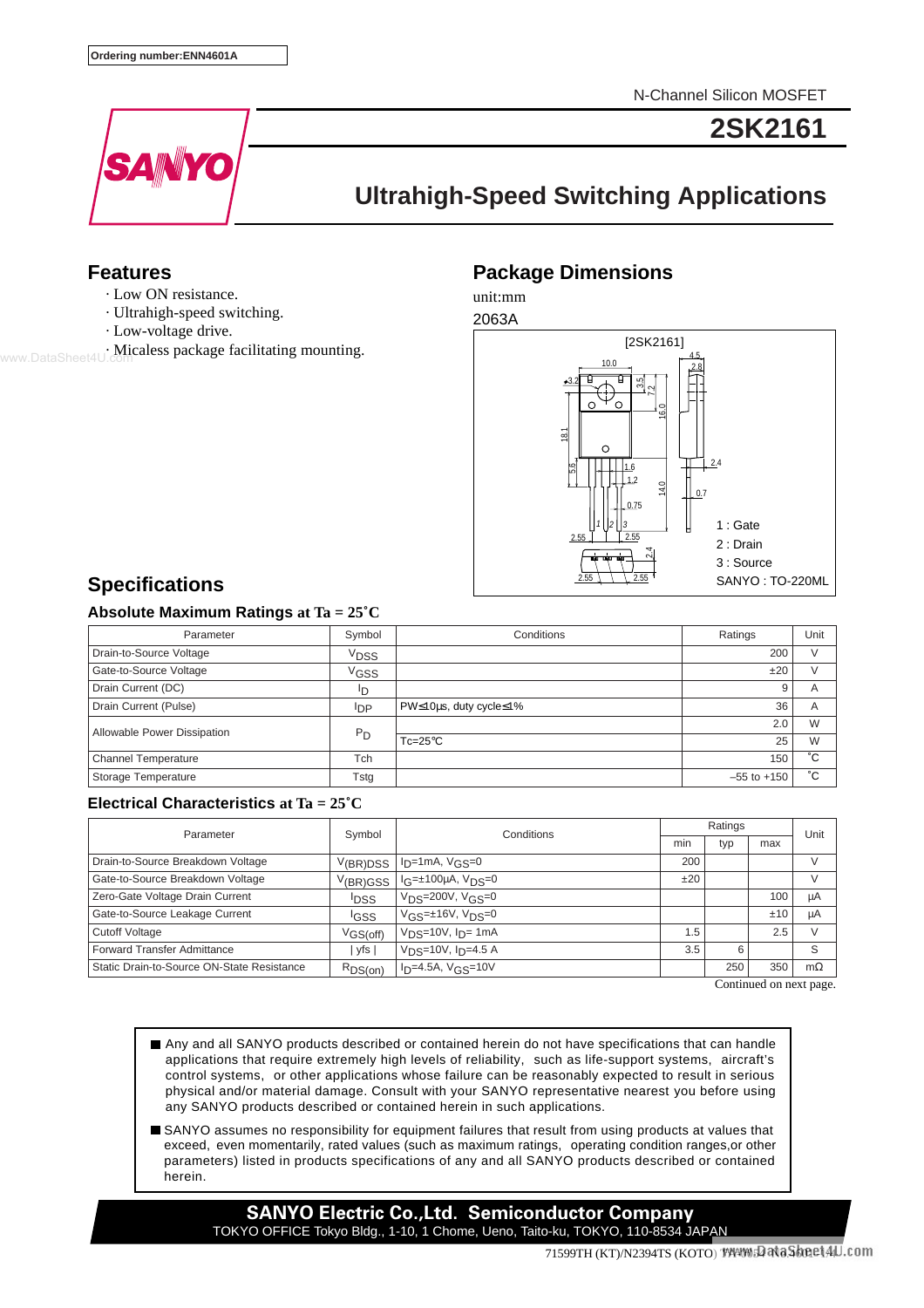Continued from preceding page.

| Parameter                    | Symbol    | Conditions                 | Ratings |     |     | Unit |
|------------------------------|-----------|----------------------------|---------|-----|-----|------|
|                              |           |                            | min     | typ | max |      |
| Input Capacitance            | Ciss      | $VDS=20V, f=1MHz$          |         | 700 |     | pF   |
| <b>Output Capacitance</b>    | Coss      | $V_{DS}$ =20 $V$ , f=1MHz  |         | 140 |     | pF   |
| Reverse Transfer Capacitance | Crss      | $V_{DS}$ =20 $V$ , f=1MHz  |         | 55  |     | pF   |
| Turn-ON Delay Time           | $td(on)$  | See specified Test Circuit |         | 14  |     | ns   |
| <b>Rise Time</b>             | L۳        | See specified Test Circuit |         | 19  |     | ns   |
| Turn-OFF Delay Time          | $td(off)$ | See specified Test Circuit |         | 200 |     | ns   |
| Fall Time                    | tғ        | See specified Test Circuit |         | 80  |     | ns   |
| Diode Forward Voltage        | Vsd       | $I_S=9A, V_{GS}=0$         |         | 1.0 | 1.5 |      |

#### **Switching Time Test Circuit**

www.DataShee



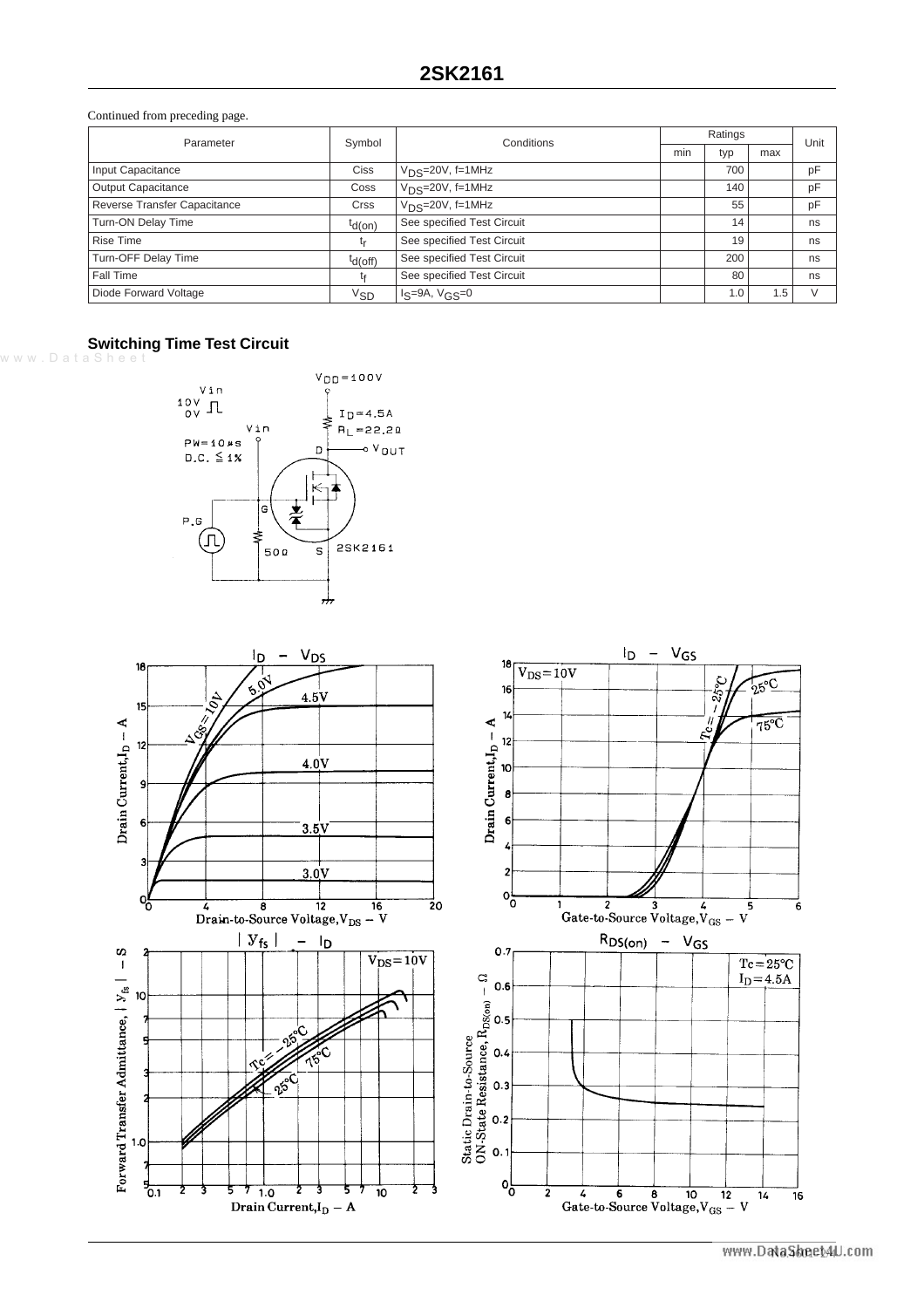